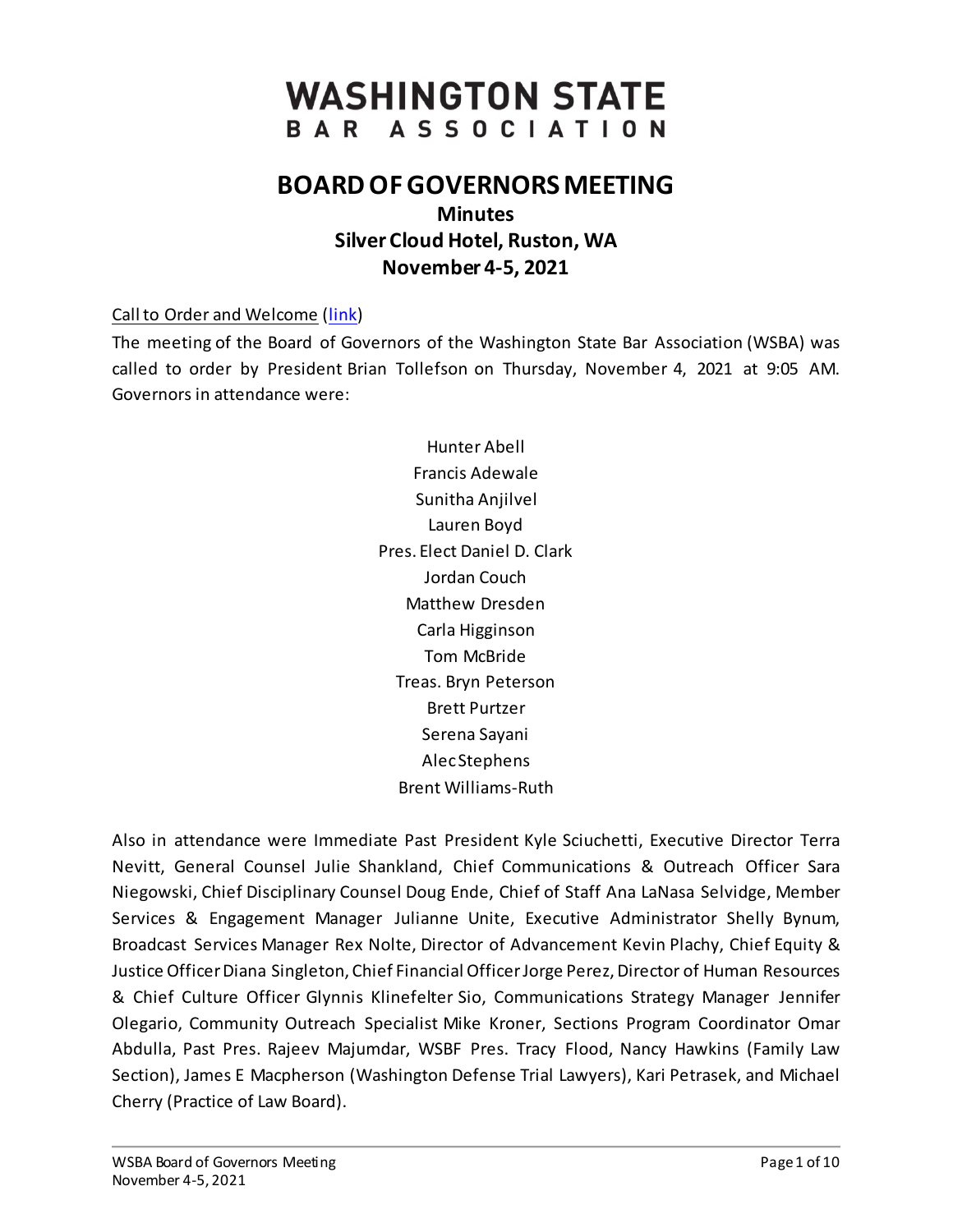## Consent Calendar [\(link\)](https://www.youtube.com/watch?v=HvStWxTpQro&list=PLh11oFW23b5iZL-ETG0Q83AlpP8BJbYQO&index=1)

Pres. Tollefson asked if there were any objections to the consent calendar. There being none, Gov. Dresden moved for approval. Motion passed unanimously. Govs. Clark and Higginson were not present for the vote.

## Member & Public Comments[\(link\)](https://www.youtube.com/watch?v=Asnl0n-5DZ0&list=PLh11oFW23b5iZL-ETG0Q83AlpP8BJbYQO&index=2)

The Board heard public comment from Michelle Su of the Korean American Bar Association of Washington regarding collaboration with other Minority Bar Associations to ensure that diversity, equity, and inclusion is a priority of the Washington State Bar Association, including proposing accountability measures for members of the Board of Governors.

#### President's Report [\(link\)](https://www.youtube.com/watch?v=RMF-gcgDF3s&list=PLh11oFW23b5iZL-ETG0Q83AlpP8BJbYQO&index=3)

Pres. Tollefson reported on his participation at the Northwest Bar Leaders meeting in Bozeman, MT in October where WSBA leaders met with other bar leaders from the region and discussed judicial independence among other topics. He reported on the officers' meeting with Washington State Governor Jay Inslee, where the officers updated him on issues impacting WSBA. He also reported on his meeting with Chief Justice González. He reported that they discussed the Court's request that WSBA engage in an open and inclusive process to develop recommendations for the Court on WSBA's structure in light of ongoing first amendment litigation. He also reported that the Chief Justice encouraged WSBA to comment on proposed court rule changes.

#### Executive Director's Report [\(link\)](https://www.youtube.com/watch?v=fdKIRDl4cjk&list=PLh11oFW23b5iZL-ETG0Q83AlpP8BJbYQO&index=4)

Executive Director Terra Nevitt referred the Board to the findings of the Task Force on Race and Washington's Criminal Justice System's Research Working Group and the Gender and Justice Commission's report on how gender and race affect justice. She noted that both include data and findings that are relevant to WSBA's strategic goals to promote equity in the legal system and to promote access to justice and promote public confident in our legal system. She deferred to Task Force member Gov. Anjilvel who noted the connection to WSBA's upcoming work to conduct a new demographic study and revise WSBA's Diversity & Inclusion Plan.

Director Nevitt also reported WSBA's transition to a hybrid workforce, noting that of approximately 140 employees, 76 have indicated a desire to work entirely remotely. She reported that WSBA will be looking to consolidate its use of space at Puget Sound Plaza.

Director Nevitt deferred to Chief of Sara Niegowski to report on the member engagement survey developed by the Member Engagement Committee to obtain real time feedback on the work of the bar and the new online platform for Bar News. Gov. Higginson inquired as to the history and background of the member engagement survey and whether it had been approved by the Board of Governors. Discussion followed, including clarification that this item had come to the Board,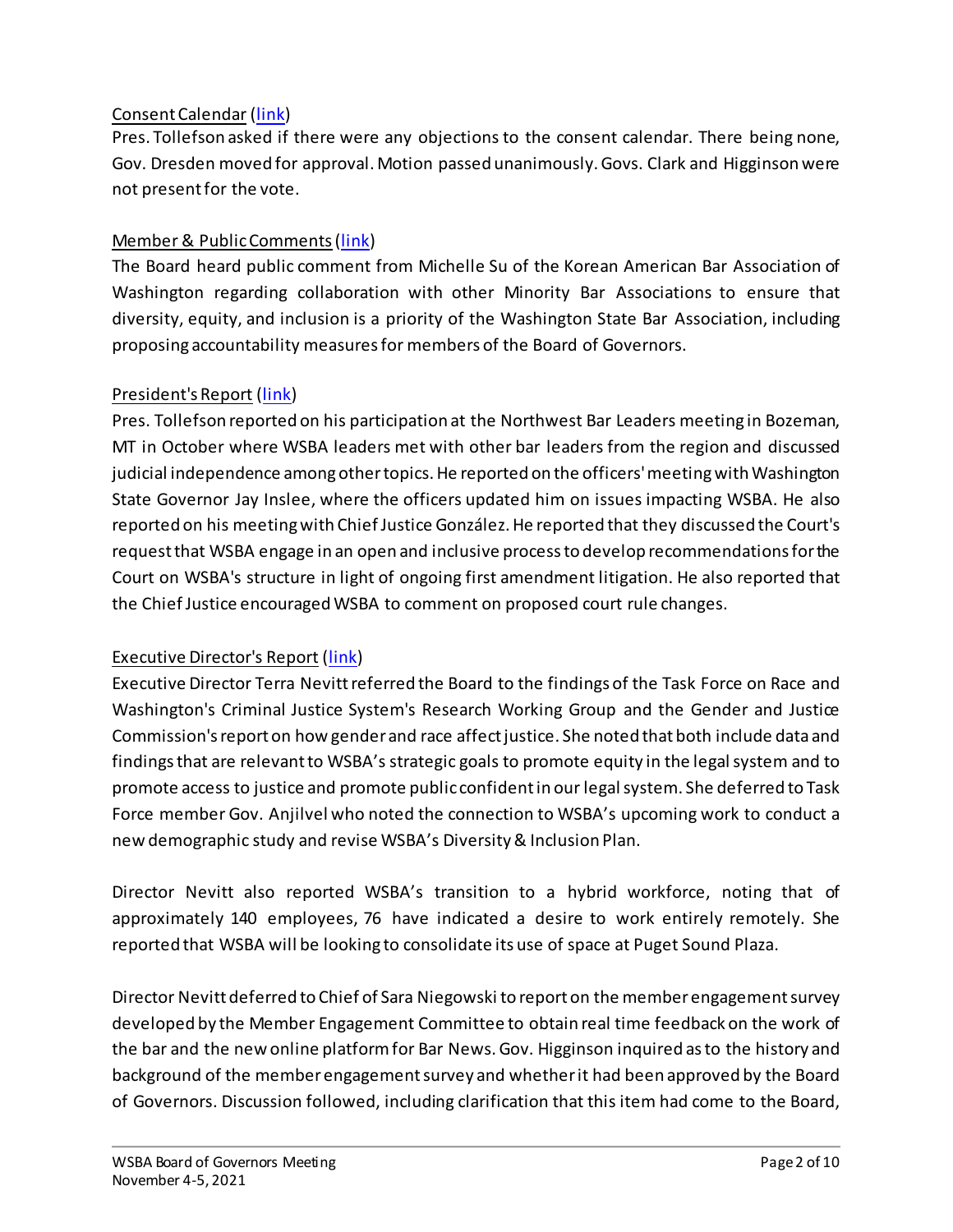including for budget approval; that the project had been worked on for a year with ample opportunity for governor input; and the value of the input that will be gathered.

## Reports of Standing or Ongoing BOG Committees[\(link\)](https://www.youtube.com/watch?v=YSfY7d_lOLw&list=PLh11oFW23b5iZL-ETG0Q83AlpP8BJbYQO&index=5)

*Executive Committee.* Pres. Tollefson reported that the Executive Committee met to review the agenda for this meeting and also discussed a change to the committee's approach in reviewing the work of WSBA entities.

*APEX Awards Committee.* Gov. Abell reminded the Board that the awards celebration will be held live and virtually on December 13.

*Personnel Committee.* Gov. Higginson reported that the committee met once and is working to schedule a second meeting. She noted that she will further discuss the substance of the first meeting during the Personnel Committee agenda item.

*Legislative Committee.* Deferred.

*Nominations Review Committee.* No report.

*Diversity Committee.* Gov. Anjilvel reported that the next meeting is November 8 and noted that all of the meetings are open. She described the four subcommittees, which are working respectively on WSBA's upcoming demographic study, updating WSBA's definition of diversity under the Bylaws, exploring the committee's structure under the Bylaws, and exploring collaboration with the Minority Bar Associations on a pipeline program. Gov. Anjilvel also reported on a meeting with Michelle Su on behalf of the Minority Bar Associations.

*Long Range Strategic Planning Council.* Pres. Tollefson reported on the makeup of the Council and reported on the Council's discussion on the issue of WSBA's physical space and next steps when the lease expires in 2026. Immediate Past Pres. Sciuchetti further reported on this topic and the options that his subcommittee is exploring, including purchasing a building, maintaining the current space, or renting elsewhere. He also highlighted some of the other issues the Council is exploring.

*Member Engagement Workgroup.* Treas. Peterson provided an overview of the mission of the workgroup.

*Budget & Audit Committee.* Treas. Peterson reported on the most recent of the meeting of committee, including a critical and productive look back at last year's budget process and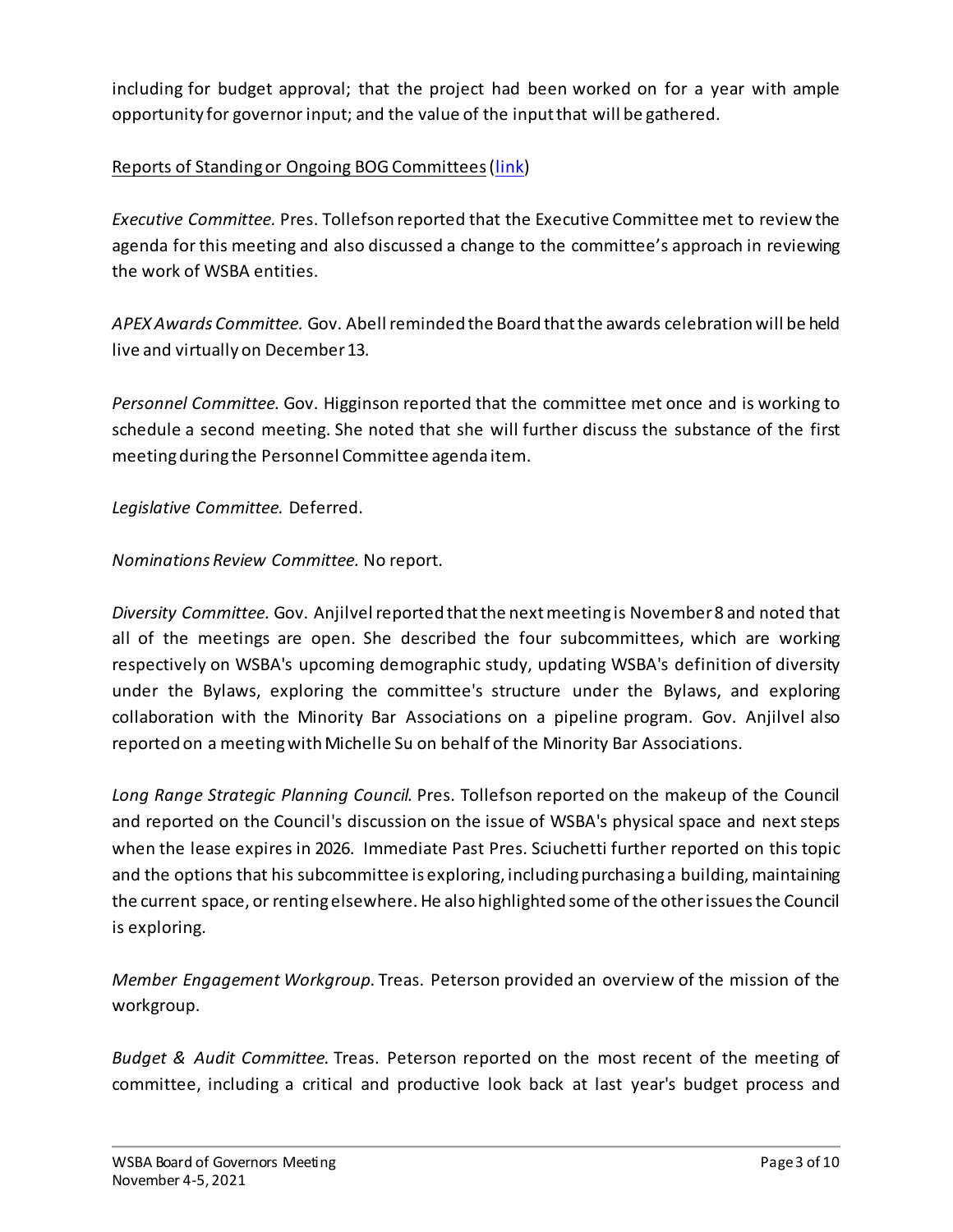upcoming work on an investment strategy. He also noted that CFO Jorge Perez will be conducting a seminar in December for Board members to deepen their understanding of WSBA's financial statements.

*Equity & Disparity Workgroup.*Gov. Stephens explained the mission of the workgroup and forthcoming recommendations.

*Supreme Court Bar Licensure Task Force.* Gov. Williams-Ruth reported on the discussions at the most recent task force meeting. He noted that we are still at the beginning of this process and focused on gathering data and information for the subcommittees.

## Second Read: Senior Lawyers Proposed Change to the WSBA Bylaws[\(link\)](https://www.youtube.com/watch?v=NbVz0xJq-Ro&list=PLh11oFW23b5iZL-ETG0Q83AlpP8BJbYQO&index=6)

Senior Lawyers Section Chair Eleanor Doermann summarized the proposed changes to Art. III and XI in order to give each section discretion to determine whether inactive members can be voting members of their section. She noted that they had conducted a poll among sections and almost all were in favor. She also noted the changes that had been made to the proposal since it was presented for first reading, including to clarify that the change only addresses the ability of these members to vote or hold office in a section and more clearly indicating which statuses this applies to, specifically inactive, disability inactive, and honorary. Discussion followed including support for the proposed change and a concern about allowing folks that are not in active status to serve as a chair or co-chair. Gov. Stephens moved for approval of the proposed changes.

Discussion continued including that we have insufficient volunteers; the wisdom of calling upon the time and talents of retired members; that the impact is limited in that it only applies to section and only provides discretion; that one of the groups identified is honorary members, which have already contributed to WSBA as active members for 50 years; that section memberships have declined and this may partially remedy this trend; that the leadership positions are a huge time investment and retired members may be better suited to donate their time; concern that the proposal is not sufficiently narrowly tailored and that opening this up will lead to opening it more broadly in the future and that volunteers should be those actively engaged in the profession; that it's unclear what the harm of this proposed change would be; clarification between the first and second read changes; that some other integrated bar associations have similar language as what is being proposed; that the section was responsive to the issues raised at first read; whether ageism is plays a role in views of the issue; and the experience of the Senior Lawyers Section in using technology and adapting to the pandemic.

The Board took public comment from Nancy Hawkins that being in "active" membership is not synonymous with being a practicing an attorney and in support of the diversity that older lawyers that can't afford to pay the active license fee will bring.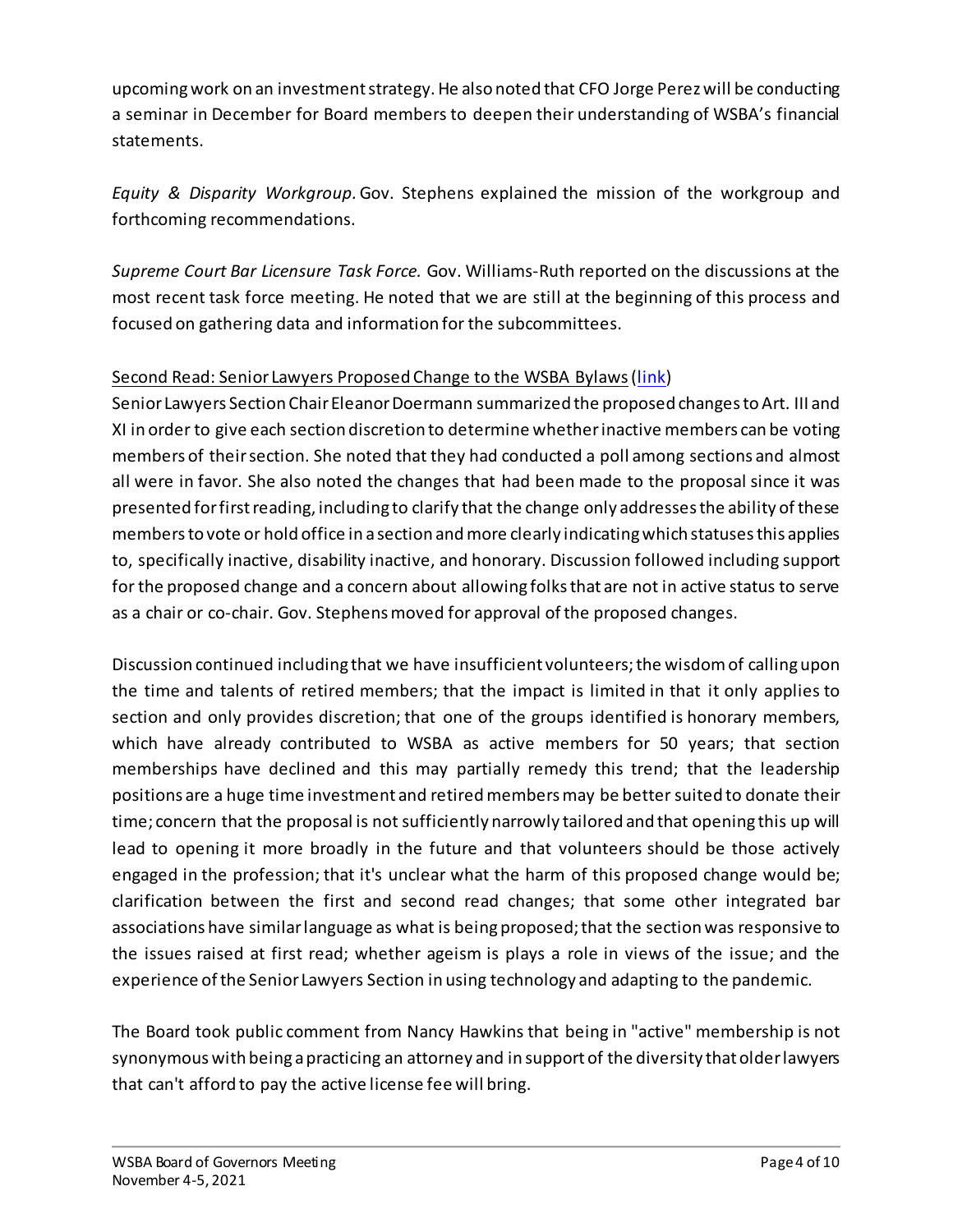There being no further discussion, the underlying motion passed 9-4. Gov. Boyd was not present for the vote.

## 2022 Legislative Priorities[\(link](https://www.youtube.com/watch?v=xKv36JTfEYo&list=PLh11oFW23b5iZL-ETG0Q83AlpP8BJbYQO&index=7))

Gov. McBride referenced the materials, including a confidential memo from General Counsel Shankland. He clarified that this is not a proposal to take a position on a particular piece of legislation and that the proposed criteria have been used by WSBA for many years. He noted that the document informs the legislature as to WSBA's position and it also informs the committee's decision making. He noted that decisions to oppose or support particular pieces of legislation come back to the full Board. Legislative Affairs Manager Sanjay Walvekar reiterated that background and the purpose of the priorities and requested adoption. Gov. Higginson moved for approval. Discussion followed, including that the committee's approach has not changed in light of first amendment litigation impacting integrated bar associations and that the rules that apply to WSBA have not yet changed and are only speculative. The motion to approve was moved again as it was ruled out of order by Pres. Tollefson. The motion passed unanimously. Gov. Boyd was not present for the vote.

## Legislative Review Committee Recommendations[\(link](https://www.youtube.com/watch?v=pHFr7MXVolo&list=PLh11oFW23b5iZL-ETG0Q83AlpP8BJbYQO&index=8))

Legislative Review CommitteeChair Brian Considine introduced the presenters for the two pieces of legislation being recommended for WSBA sponsorship.

Eric DeJong presented the work of his committee to keep Washington's Business Corporations Act up to date looking at model rules and other jurisdictions. He reported that the first set of changes relate to provisions in the Act that effect the establishment of record dates for various purposes. The proposed change would move these rules from a single section to the various statutes that substantively govern those corporate actions. The proposed changes also seek to clarify that record dates cannot be set retroactively. A second set of changes relate to the portion of the Act dealing with mergers and share exchanges for Washington corporations. Mr. DeJong noted that the most significant change is to add a "medium form merger provision," which is a type of business combination transaction that consists of a front end tender offer by a buyer, followed by a back end merger that can be affected without a shareholder vote, provided certain conditions are met. The goal of the change is to allow friendly business combinations to be expedited. He noted that this change was initially implemented in Delaware and was included in the 2016 version of the model rule. He also noted a related proposed change to clarify that it will give shareholders that are not in favor the ability to dissent. Mr. DeJong presented a variety of more technical changes as well several miscellaneous changes, including clarification that when shareholders are aggregating their ownership in order to call a special meeting, the demands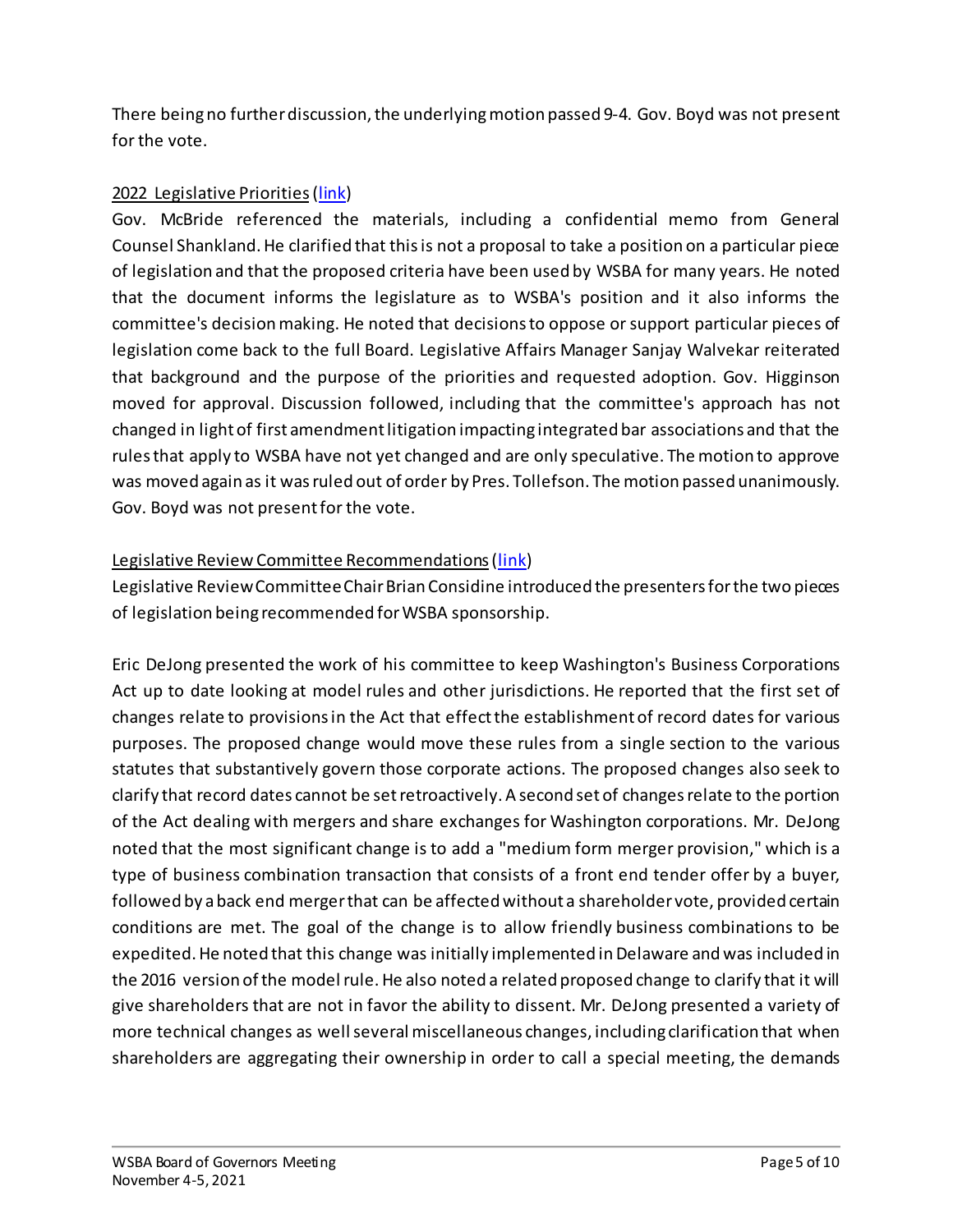have to be received within 60 days of the first demand. Last change would clarify that shareholder lists can be provided electronically.

Discussion followed regarding the applicability of GR 12.2 and whether the advocacy could happen outside of the bar association; that these types of proposals have been brought annually for 4-5 years; that the issues are not social and political; that the legislators expect and appreciate this work; and the kind of legal and stakeholder review that occurs on these proposals.

Elisabeth McNeil provided an overview of the proposed changes to the Uniform Limited Partnership and LLLC statutes, which are largely to harmonize provisions between the two acts as well as some clean-up and technical changes. She also highlighted several specific proposed changes to the LLC Act, including addressing a discrepancy in the percentage of members needed to approve a conversion versus a merger to prevent avoidance of dissenters rights; to automatically admit a successor in interest as a default setting for single-member LLCs; adjusting the default setting to allow a member to withdraw from a LLC without being entitled to a return of their investments; and to allow LLCs to have members with no economic interest.

Gov. Purtzer moved for approval of the proposals. Discussion continued about the process followed for analysis; a desire for an executive session; that the materials include a confidential memo from General Counsel Shankland; and that the guidance and rules given to the committee have not yet changed. Gov. Higginson moved to go into executive session on the topic at 2PM this afternoon. Gov. Higginson's motion passed 13-1.

Request to Support the Legal Foundation of Washington's Proposed Changes to RPC 1.15 [\(link\)](https://www.youtube.com/watch?v=_BQ6HXb6GSI&list=PLh11oFW23b5iZL-ETG0Q83AlpP8BJbYQO&index=9) Legal Foundation of Washington Executive Director Caitlin Davis presented the proposed change to RPC 1.15. Committee on Professional Ethics Chair Pam Anderson clarified that the Committee took its direction from the Board at the last meeting, which was to work with LFW and Disciplinary Counsel to develop a draft rule for the Board's consideration. Committee member Prof. Brooks Holland presented a few highlights from the proposed rule. He notes that proposal expressly distinguishes between unclaimed and unidentified property. It would require that if after one year of diligent efforts to identify the owner of unidentified property, they cannot be identified, the funds must be remitted to LFW. He noted that unclaimed property would still be remitted to the Department of Revenue. He noted that the rule would provide that a lawyers reasonable and good faith judgement to remit the funds to LFW would protect them from discipline if later the remittance turns out to be erroneous. LFW would be responsible for the funds once remitted. He further noted that remitting funds to LFW does not provide a retroactive defense to any previous record keeping violations. Discussion followed, including that the rule addresses the duty of lawyers and not any third-party rights to claim funds; that there still appears to be a conflict with the statute; whether approaching the legislature would make more sense; concern that the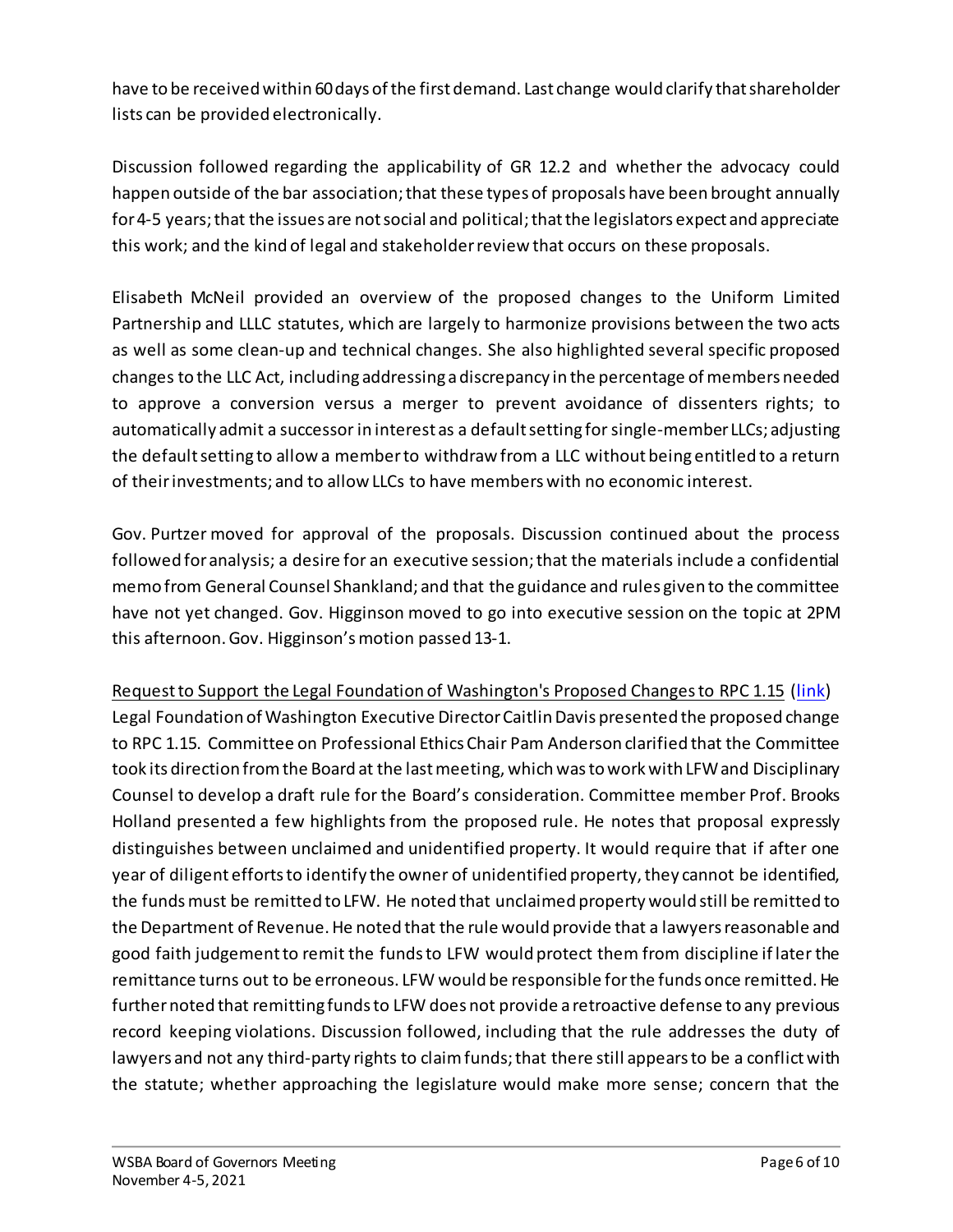conflict would create liability for individual practitioners; whether the fact that the Supreme Court would take the action would likely influence the position of the Attorney General's office or the Department of Revenue; clarification that the intent would be to extend the rule to all licensed legal professionals; how LFW would address refunds; clarification that the current proposal would only affect licensed attorneys; and the companion amendment suggested by Chief Disciplinary Counsel Doug Ende. Gov. Adewale moved for adoption of the rule as proposed. It was clarified that the motion included the companion amendment to the ELCs proposed by Chief Ende. The Board took public comment from Nancy Hawkins as to whether the rule proposal would require reporting from LFW to disciplinary counsel and expressing concern about the Board receiving a confidential memo. It was clarified that there is no requirement for LFW to report things to WSBA. Discussion followed, including comments in favor of and in opposition to the motion. The motion to approve passed 7-5. Gov. Peterson abstained. Gov. Purtzer was not present for the vote.

## Executive Session [\(link](https://www.youtube.com/watch?v=bOsYmxz6-kg&list=PLh11oFW23b5iZL-ETG0Q83AlpP8BJbYQO&index=10))

Pres. Tollefson moved the Board into executive session at 2:00 PM for the purposes of receiving legal advice from counsel regarding potential litigation and to discuss legislative strategy. The executive session was ultimately extended to 3:15 PM.

Pres. Tollefson resumed public session at 3:15 PM and noted his desire to move forward on the underlying motion to approve the proposals of the Legislative Review Committee. The motion passed 11-2. Gov. Williams-Ruth abstained from the vote.

## FY21 Listening Tour Report & Recommendations[\(link\)](https://www.youtube.com/watch?v=vV04HqH_bzU&list=PLh11oFW23b5iZL-ETG0Q83AlpP8BJbYQO&index=11)

Immediate Past Pres. Sciuchetti reported on the FY21 Listening Tour highlighting some of the updates provided and sharing his takeaways. He noted the discussions about rural practice, and some of the ideas shared, including use of the Rule 6 program to develop local attorneys. He noted that this information would be shared not only with the Board of Governors, but also with the Long Range Strategic Planning Council and the Small Town and Rural Committee. Discussion followed regarding the work of the STAR Committee as a response to some of the feedback; support for the Listening Tour and the connection it forges with the members; that the member outreach work should be centered in the Member Engagement Committee; that we also need to engage members in the I-5 corridor; that the Listening Tour should occur at the beginning of the year, rather than at the end of their term; and comments questioning the value of the Listening Tour.

## Personnel Committee Proposal to Clarify WSBA Governance [\(link\)](https://www.youtube.com/watch?v=IqHoEWkJGls&list=PLh11oFW23b5iZL-ETG0Q83AlpP8BJbYQO&index=12)

Gov. Higginson noted that the Personnel Committee did not have any changes or a recommendation with regard to the proposal, that one governor had submitted written changes,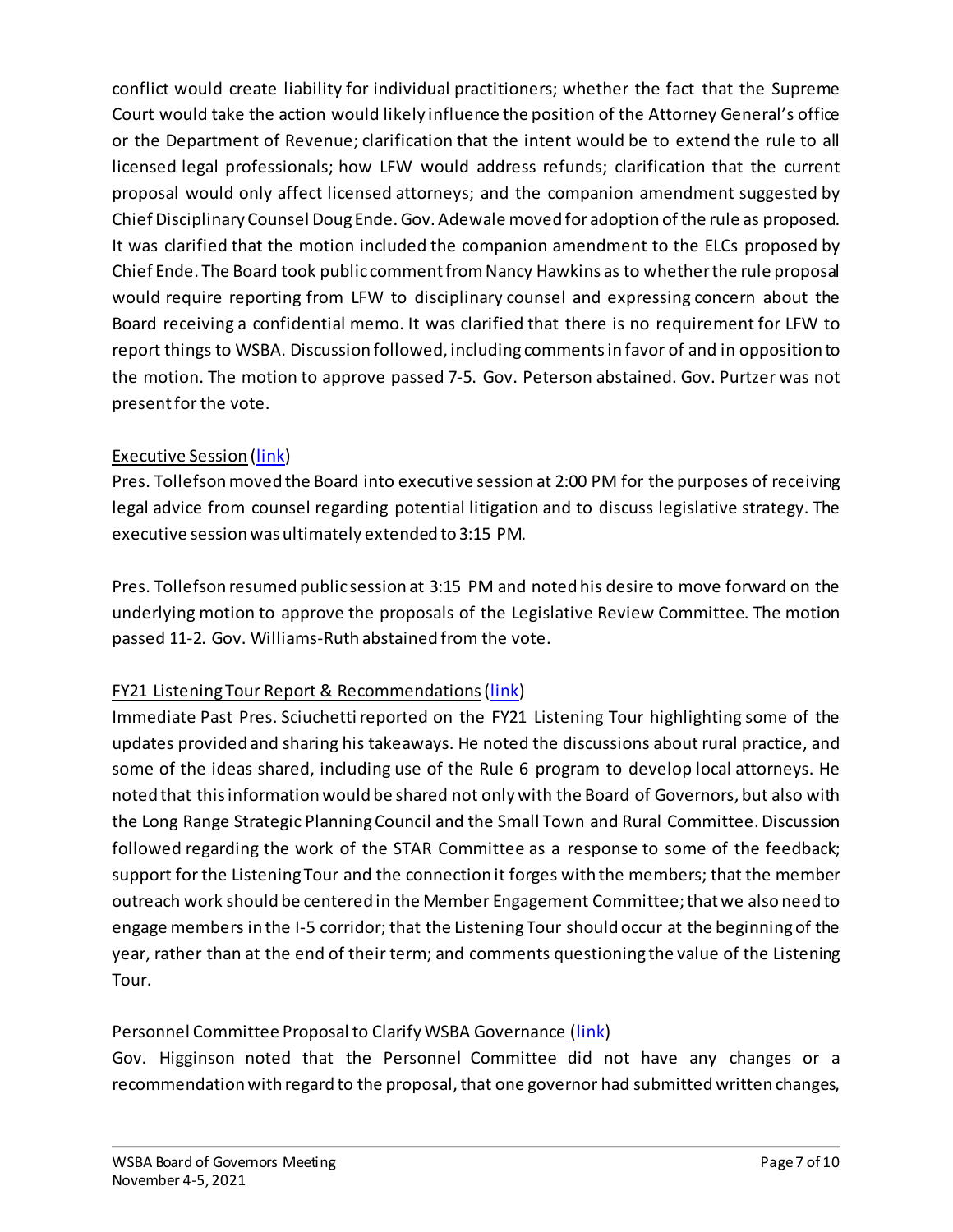and that she had her own comments about the proposal as part of the discussion. Pres. Tollefson noted that at the last meeting the issue was tabled to November and clarified that the underlying motion to approve the proposal is still on the table. Discussion followed, including that the proposal has been in the works since March; that passing the proposal will not cause harm; comments in support of the motion; that guidelines already exist and the proposal is counterproductive; concern that the list of duties will be considered exhaustive, when it cannot be; that the work arises out of the climate survey and that considerable time has passed since then; the need to discuss the recommendation that individual governors not individually direct the work of staff; that not acting on the proposal timely underlines the issues identified by the climate survey; that not everyone understands what is in the proposal; that not all of the underlying documents are board-approved; the nature of the climate survey recommendations; lack of engagement on the topic; that if the Board wishes to maintain the status quo, it should take a vote to that effect; whether or not the climate survey results are stale; and that the document is useful and could be passed as non-exclusive and non-binding.

Gov. Stephens moved that the proposal be postponed indefinitely and the subject be taken up at the teambuilding retreat. Discussion followed, including that the discussion might be more comfortable to occur the retreat setting; concern that the motion would change the nature of the retreat; concern about delaying action; and that the Board meeting is the time to discuss the challenges. The Board heard public comment from former governor Tracy Flood regarding the responsibilities of governors and in opposition to the motion to postpone. Discussion followed including that the underlying issue is relationships; the need to be responsive; and that the proposal wouldn't be difficult to change in the future. Gov. Stephens withdrew his motion. Discussion followed. Gov. Williams-Ruth moved to add to the proposal "any issue that is not expressly delineated shall be determined by mutual agreement of the parities at issue. If agreement cannot be reached on any specific duty then it shall come to the next Board of Governors Meeting for discussion and action."

Gov. Stephens called the question. Motion to call the question passed unanimously with Gov. Higginson abstaining. The Gov. Williams-Ruth's motion to amend the proposal was restated and approved 9-2 with Govs. Clark, Peterson, and Stephens abstaining. Gov. Stephens moved to call the question on the underlying motion to approve. The motion to call the question passed 12-2. The underlying motion to approve the proposal, as amended, passed 11-2. Gov. Clark abstained from the vote.

## Annual Anti-Harassment Training [\(link\)](https://www.youtube.com/watch?v=x7YNuJyu3FI&list=PLh11oFW23b5iZL-ETG0Q83AlpP8BJbYQO&index=13)

Nate Bailey of Fischer Phillips conducted an MCLE-accredited training on the Board of Governors role in preventing harassment, including questions and answers with participants.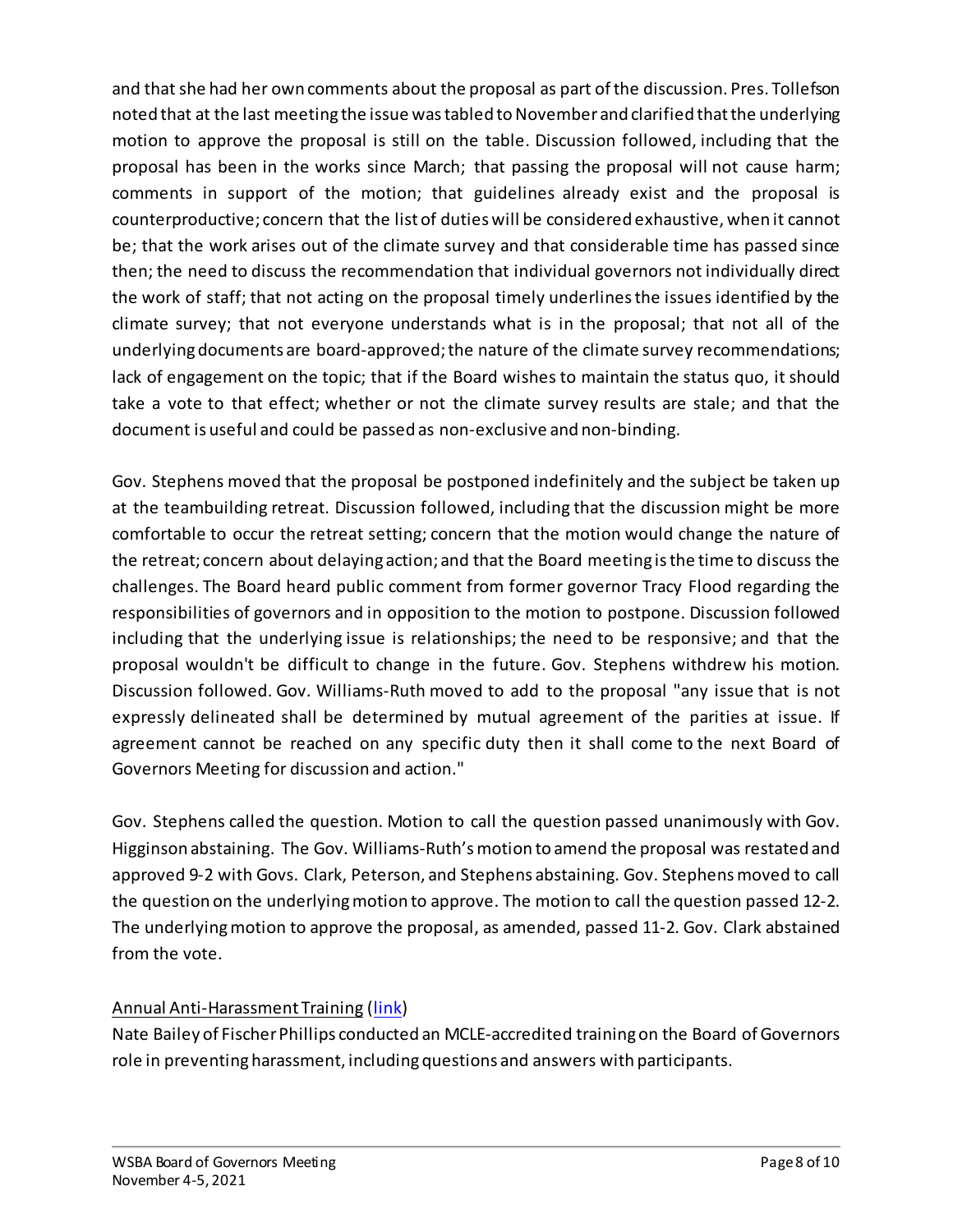## Annual Report of the Washington State Bar Foundation [\(link\)](https://www.youtube.com/watch?v=c6Hk-8HX1rQ&list=PLh11oFW23b5iZL-ETG0Q83AlpP8BJbYQO&index=14)

Washington State Bar Foundation President Tracy Flood presented the Foundation's annual report. She highlighted the Powerful Communities grant project, which has extended across the state and the significant funds raised for the biennial Access to Justice Conference. She noted that 14% of members donate during the annual licensing campaign and highlighted the positive fundraising trends. Foundation Vice President Kinnon Williams highlighted the "what if" campaign to encourage giving by all members and urged Governors to contribute to the Foundation, at any level.

## MCLE Board Report [\(link\)](https://www.youtube.com/watch?v=QqIJeN40YPU&list=PLh11oFW23b5iZL-ETG0Q83AlpP8BJbYQO&index=15)

MCLE Board Chair Todd Alberstone presented the Board's annual report. He summarized the purposes of the Board as set forth in the Admission to Practice Rules (APRs)to accredit courses and activities, consider member and sponsor petitions and appeals, and to suggest amendments to APR 11 and promulgate regulations. He noted that many of these activities are delegated to WSBA staff, as permitted by the rules, and highlighted the relationship between the Supreme Court created board and WSBA. Chair Alberstone highlighted current projects and activities including (1) exploring the possibility of providing MCLE credit to tutors under the Rule 6 Law Clerk program; (2) addressing the impact of the MCLE deadline extension due to COVID-19, which is expected to double the staff work and result in a significant increase in petitions and appeals; (3) developing regulations for the new MCLE requirement in the area of bias; (4) auditing courses; (5) increasing diversity on the MCLE Board; and (6) participating in the Task Force relating to the relationship between WSBA and Supreme Court Boards. Chair Alberstone also spoke to the Board's long-term goals. He noted that the Board of Governors can support the MCLE Board's work and mission through the provision of free and low-cost CLEs and by supporting the WSBA staff, which make the Board's work possible.

#### Council on Public Defense Matters [\(link\)](https://www.youtube.com/watch?v=xg_pqb_qwSk&list=PLh11oFW23b5iZL-ETG0Q83AlpP8BJbYQO&index=16)

Council on Public Defense Chair Travis Stearns presented the Council's request to submit a letter in support of the Office of Public Defense's budget, which is seeking increased funds to address the *Blake* case, for staff increases, and for modest salary increases not requested in the prior year. Gov. Adewale moved for approval. The motion passed unanimously. Gov. Clark was not present for the vote.

Chair Stearns presented the second request of the Council to submit a comment on the Proposed New GR 41 and Amendments to CR 39 to ensure the parties have the ability to choose whether to hold hearings virtually. He noted that while there are many benefits of remote hearings, they may not be appropriate in every case. Discussion followed in support of ensuring that the defendant consents to a remote hearing. Gov. Stephens moved for approval. Motion passed unanimously. Gov. Clark was not present for the vote.